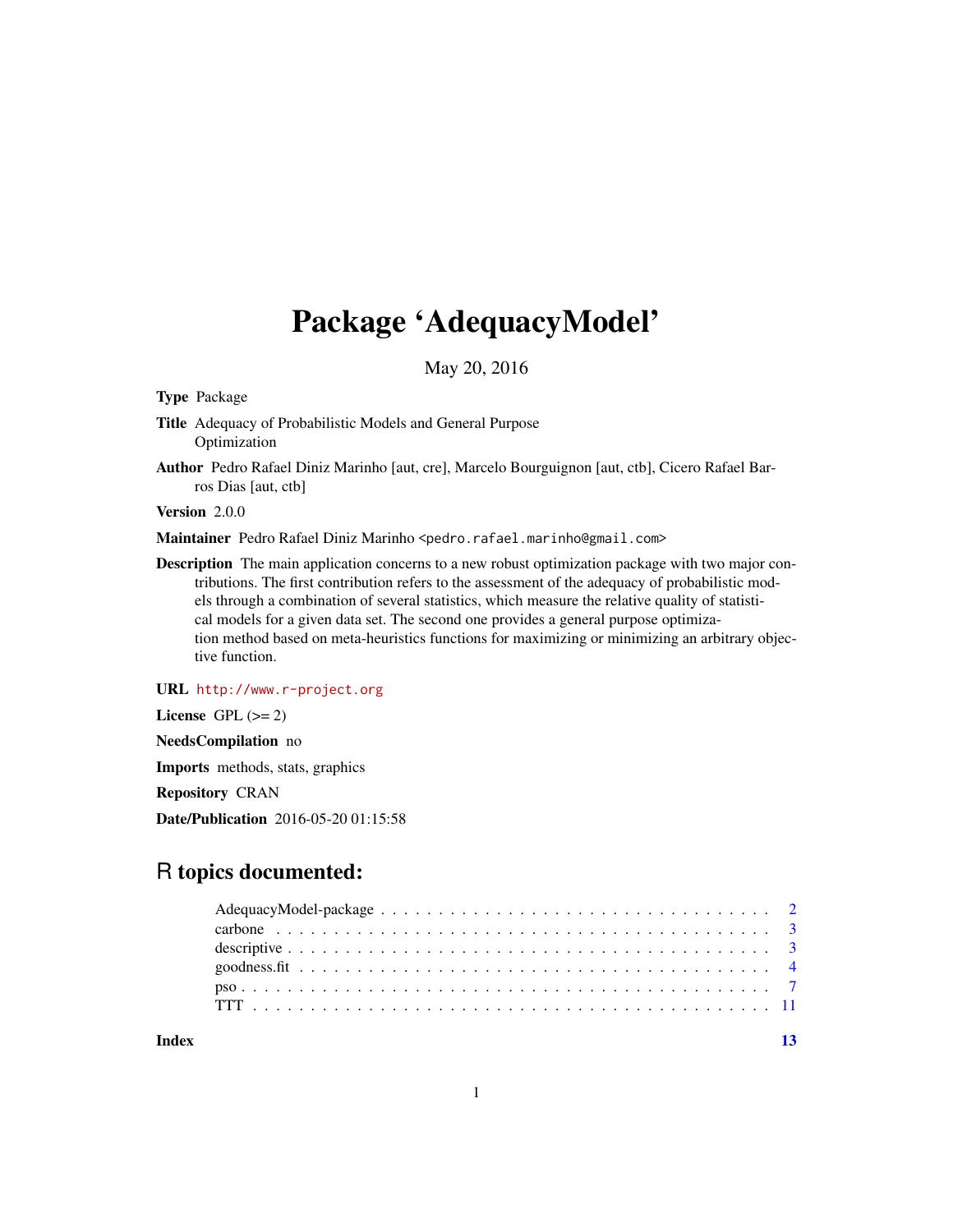<span id="page-1-0"></span>AdequacyModel-package *Adequacy of probabilistic models and and general purpose optimization*

#### Description

The main application concerns to a new robust optimization package with two major contributions. The first contribution refers to the assessment of the adequacy of probabilistic models through a combination of several statistics, which measure the relative quality of statistical models for a given data set. The second one provides a general purpose optimization method based on meta-heuristics functions for maximizing or minimizing an arbitrary objective function.

## Details

| Package: | AdequacyModel  |
|----------|----------------|
| Type:    | Package        |
| Version: | 1.0            |
| License: | $GPL-2$        |
| Depends: | $R (= 2.10.0)$ |

#### References

Aarset, M. V. (1987). How to identify bathtub hazard rate. IEEE Transactions Reliability, 36, 106-108.

Becker, R. A., Chambers, J. M. and Wilks, A. R. (1988) The New S Language. Wadsworth & Brooks/Cole.

Beni G, Wang J (1993). Swarm intelligence in cellular robotic systems. pp. 703-712.

Chen, G., Balakrishnan, N. (1995). A general purpose approximate goodness-of-fit test. Journal of Quality Technology 27, 154-16.

Eberhart RC, Kennedy J (1995). A new optimizer using particle swarm theory. In Proceedings of the sixth international symposium on micro machine and human science, volume 1, pp. 39-43. New York, NY.

Kennedy J, Kennedy JF, Eberhart RC, Shi Y (2001). Swarm intelligence. Morgan Kaufmann.

Nichols, M.D, Padgett, W.J. (2006). A Bootstrap control chart for Weibull percentiles. Quality and Reliability Engineering International 22, 141-151.

Shi Y, Eberhart R (1998). A modified particle swarm optimizer. In Evolutionary Computation Proceedings, 1998. IEEE World Congress on Computational Intelligence., The 1998 IEEE International Conference on, pp. 69-73. IEEE.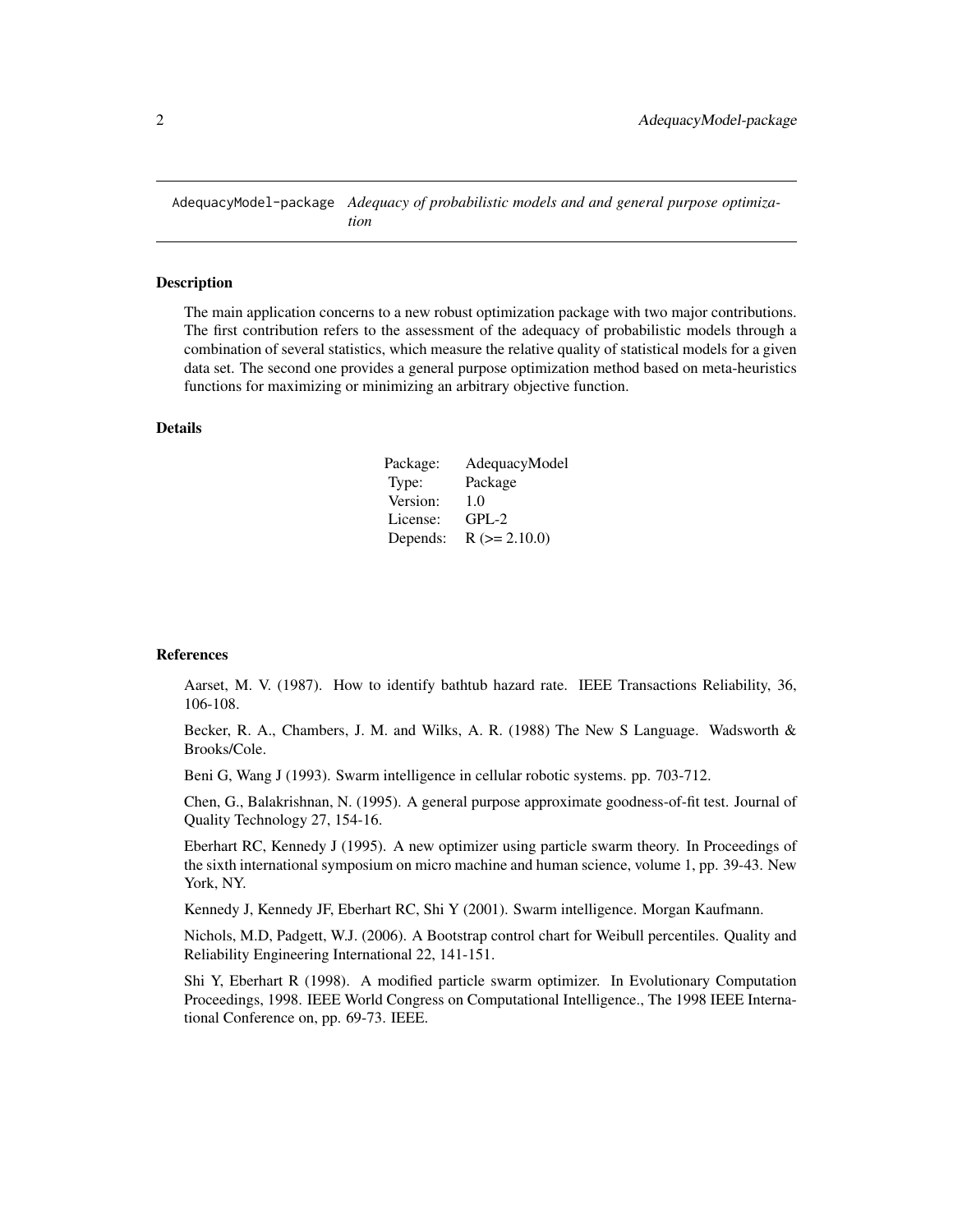<span id="page-2-0"></span>

#### Description

The first real data set corresponds to an uncensored data set from Nichols and Padgett (2006) on breaking stress of carbon fibres (in Gba).

#### Usage

data(carbone)

#### Format

The format is: num [1:100] 3.7 2.74 2.73 2.5 3.6 3.11 3.27 2.87 1.47 3.11 ...

## References

Nichols, M.D, Padgett, W.J. (2006). A Bootstrap control chart for Weibull percentiles. Quality and Reliability Engineering International 22, 141-151.

#### Examples

data(carbone) hist(carbone)

descriptive *descriptive - Calculation of descriptive statistics*

#### Description

The function descriptive calculates the main descriptive statistics of a vector of data.

#### Usage

```
descriptive(x)
```
## Arguments

x Data vector.

### Author(s)

Pedro Rafael Diniz Marinho <pedro.rafael.marinho@gmail.com> Marcelo Bourguignon <m.p.bourguignon@gmail.com>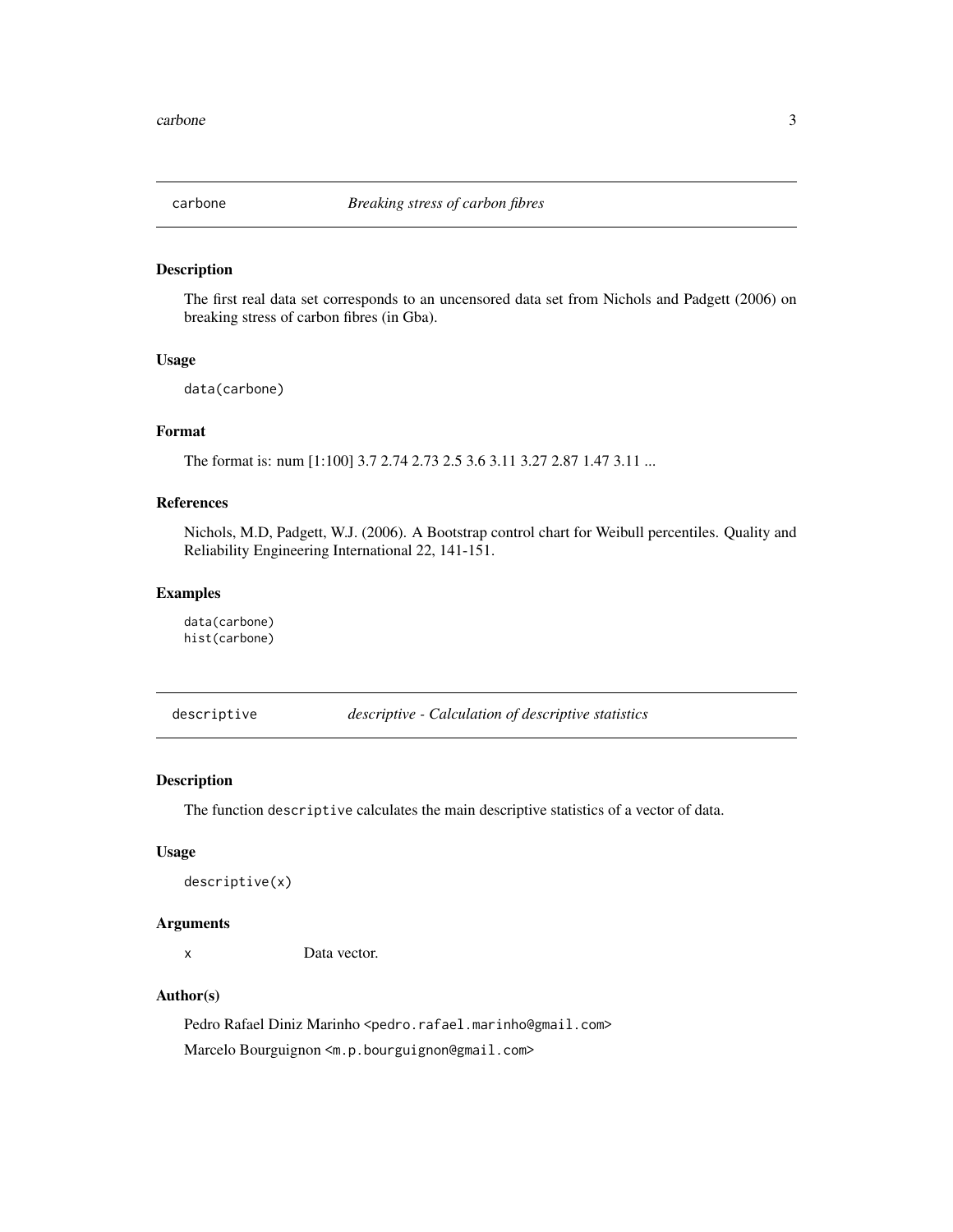## References

Becker, R. A., Chambers, J. M. and Wilks, A. R. (1988). The New S Language. Wadsworth & Brooks/Cole.

### Examples

```
data(carbone)
descriptive(carbone)
```
goodness.fit *Adequacy of models*

#### Description

This function provides some useful statistics to assess the quality of fit of probabilistic models, including the statistics Cramér-von Mises and Anderson-Darling. These statistics are often used to compare models not fitted. You can also calculate other goodness of fit such as AIC, CAIC, BIC, HQIC and Kolmogorov-Smirnov test.

## Usage

```
goodness.fit(pdf, cdf, starts, data, method = "PSO", domain = c(0,Inf),
            mle = NULL, ...
```
## Arguments

| pdf    | Probability density function;                                                                                                                                                                                                                                                                                                                                                                                                                |
|--------|----------------------------------------------------------------------------------------------------------------------------------------------------------------------------------------------------------------------------------------------------------------------------------------------------------------------------------------------------------------------------------------------------------------------------------------------|
| cdf    | Cumulative distribution function;                                                                                                                                                                                                                                                                                                                                                                                                            |
| starts | Initial parameters to maximize the likelihood function;                                                                                                                                                                                                                                                                                                                                                                                      |
| data   | Data vector;                                                                                                                                                                                                                                                                                                                                                                                                                                 |
| method | Method used for minimization of the function -log(likelihood). The meth-<br>ods supported are: PSO (default), BFGS, Nelder-Mead, SANN, CG. Can also be<br>transmitted only the first letter of the methodology, i.e., P, B, N, S or C respec-<br>tively;                                                                                                                                                                                     |
| domain | Domain of probability density function. By default the domain of probability<br>density function is the open interval 0 to infinity. This option must be an vector<br>with two values;                                                                                                                                                                                                                                                       |
| mle    | Vector with the estimation maximum likelihood. This option should be used if<br>you already have knowledge of the maximum likelihood estimates. The default<br>is NULL, ie, the function will try to obtain the estimates of maximum likelihoods;                                                                                                                                                                                            |
|        | If method = $"PSO"$ or method = $"P"$ , inform the arguments of the pso function.<br>Get details about these arguments into pso. Basically the arguments that should<br>be provided are the vectors $\lim_{n \to \infty} \frac{1}{n}$ and $\lim_{n \to \infty} \frac{1}{n}$ are other parameters of the<br>pso function can be informed in the desired configuration. However, may be<br>omitted if the default configuration is sufficient. |

<span id="page-3-0"></span>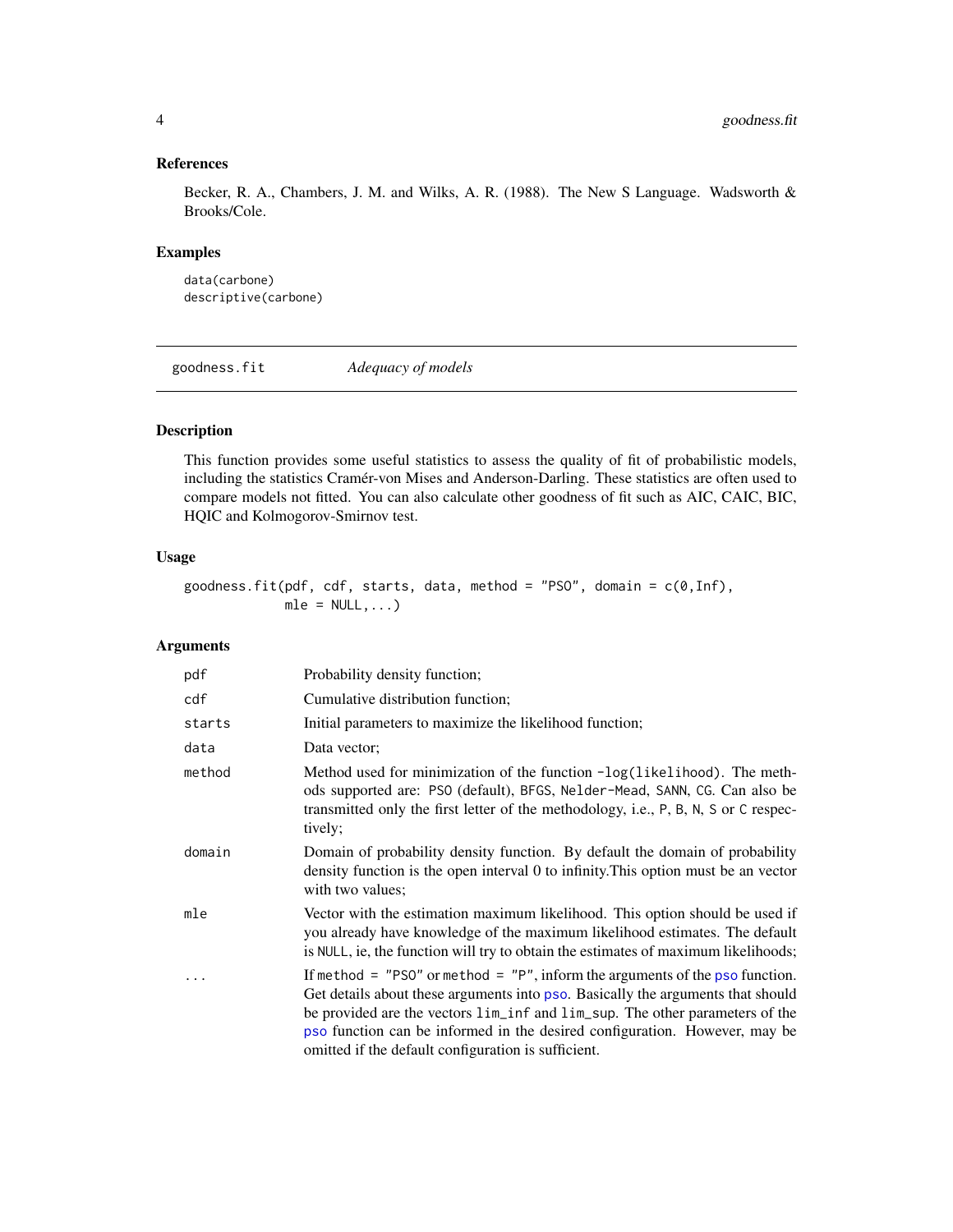#### <span id="page-4-0"></span>goodness.fit 5

#### Details

The function goodness.fit returns statistics KS (Kolmogorov-Smirnov), A (Anderson-Darling), W (Cramér-von Misses). Are also calculated other measures of goodness of fit. These functions are: AIC (Akaike Information Criterion), CAIC (Consistent Akaikes Information Criterion), BIC (Bayesian Information Criterion) and HQIC (Hannan-Quinn information criterion).

The Kolmogorov-Smirnov test may return NA with a certain frequency. The return NA informs that the statistical KS is not reliable for the data set used. More details about this issue can be obtained from [ks.test](#page-0-0).

By default, the function calculates the maximum likelihood estimates. The errors of the estimates are also calculated. In cases that the function can not obtain the maximum likelihood estimates, the change of the values initial, in some cases, resolve the problem. You can also enter with the maximum likelihood estimation if there is already prior knowledge.

## Value

| W           | Statistic Cramér-von Misses;                                                                                                 |  |
|-------------|------------------------------------------------------------------------------------------------------------------------------|--|
| A           | <b>Statistic Anderson Darling;</b>                                                                                           |  |
| ΚS          | Kolmogorov Smirnov test;                                                                                                     |  |
| mle         | Maximum likelihood estimates;                                                                                                |  |
| AIC         | Akaike Information Criterion;                                                                                                |  |
| CAIC        | <b>Consistent Akaikes Information Criterion;</b>                                                                             |  |
| BIC         | Bayesian Information Criterion;                                                                                              |  |
| HQIC        | Hannan-Quinn information criterion;                                                                                          |  |
| Erro        | Standard errors of the maximum likelihood estimates;                                                                         |  |
| Value       | Minimum value of the function -log(likelihood);                                                                              |  |
| Convergence | 0 indicates successful completion and 1 indicates that the iteration limit maxit<br>had been reached. More details at optim. |  |

#### Note

It is not necessary to define the likelihood function or log-likelihood. You only need to define the probability density function and distribution function.

#### Author(s)

Pedro Rafael Diniz Marinho <pedro.rafael.marinho@gmail.com>

#### References

Chen, G., Balakrishnan, N. (1995). A general purpose approximate goodness-of-fit test. Journal of Quality Technology, 27, 154-161.

Hannan, E. J. and Quinn, B. G. (1979). The Determination of the Order of an Autoregression. Journal of the Royal Statistical Society, Series B, 41, 190-195.

Nocedal, J. and Wright, S. J. (1999) Numerical Optimization. Springer.

Sakamoto, Y., Ishiguro, M. and Kitagawa G. (1986). Akaike Information Criterion Statistics. D. Reidel Publishing Company.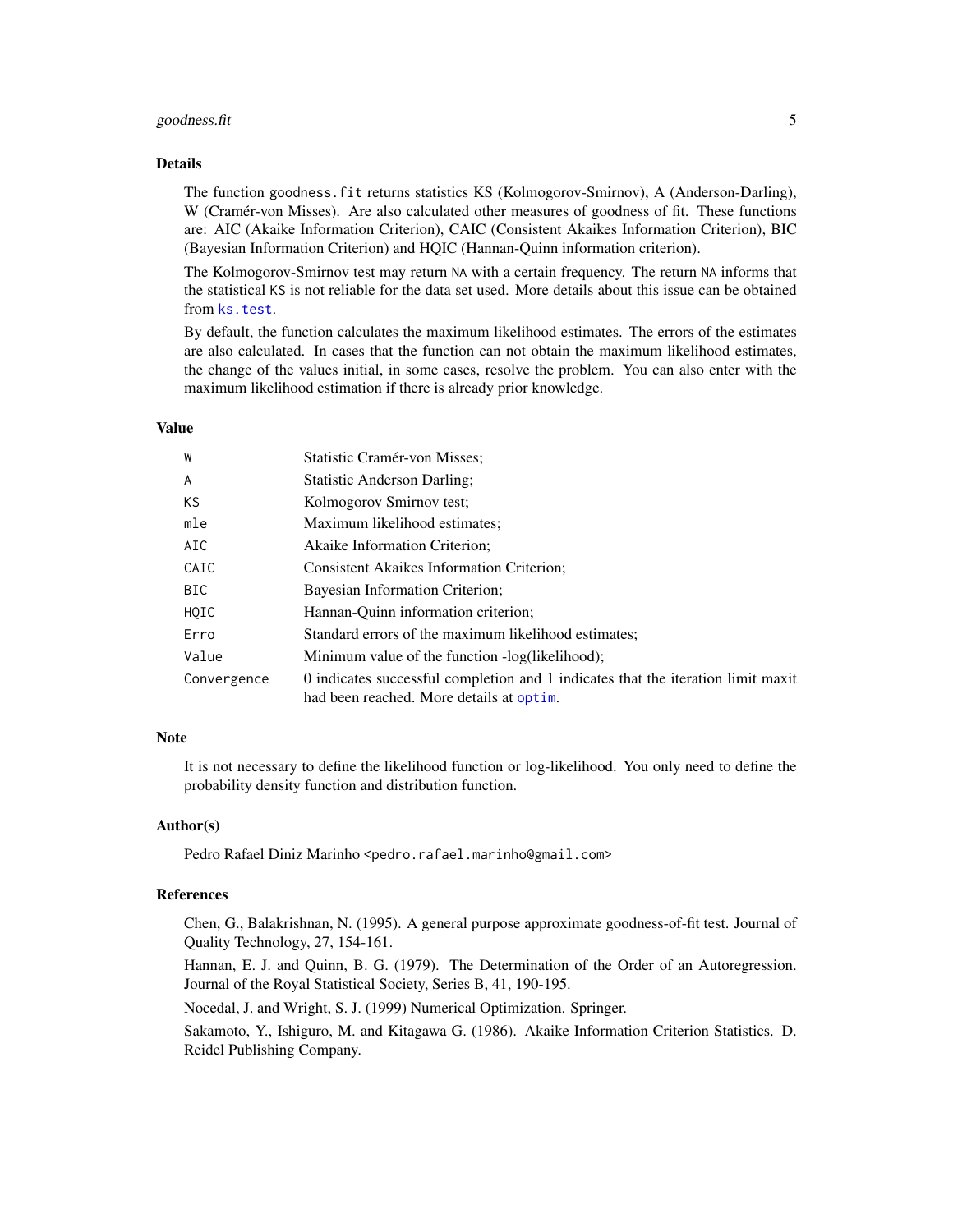#### <span id="page-5-0"></span>See Also

For details about the optimization methodologies may view the functions [pso](#page-6-1) and [optim](#page-0-0).

## Examples

```
# Example 1:
data(carbone)
# Exponentiated Weibull - Probability density function.
pdf_expweibull <- function(par,x){
 beta = par[1]c = par[2]a = par[3]a * beta * c * exp(-(beta*x)^c) * (beta*x)^(c-1) * (1 - exp(-(beta*x)^c))^(a-1)
}
# Exponentiated Weibull - Cumulative distribution function.
cdf_expweibull <- function(par,x){
 beta = par[1]c = par[2]a = par[3](1 - \exp(-(beta*x)^c))a
}
set.seed(0)
result_1 = goodness.fit(pdf = pdf_expweibull, cdf = cdf_expweibull,
                         starts = c(1,1,1), data = carbone, method = "PSO",
                         domain = c(\emptyset, \text{Inf}), mle = NULL, lim_inf = c(\emptyset, \emptyset, \emptyset),
                         \lim_{s \to 0} = c(2,2,2), S = 250, prop=0.1, N=50)x = seq(0, 6, length.out = 500)hist(carbone, probability = TRUE)
lines(x, pdf\_expweibull(x, par = result_1$mle), col = "blue")# Example 2:
pdf_weibull <- function(par,x){
  a = par[1]b = par[2]dweibull(x, shape = a, scale = b)
}
cdf_weibull <- function(par,x){
  a = par[1]b = par[2]pweibull(x, shape = a, scale = b)}
set.seed(0)
random_data2 = rweibull(250, 2, 2)
```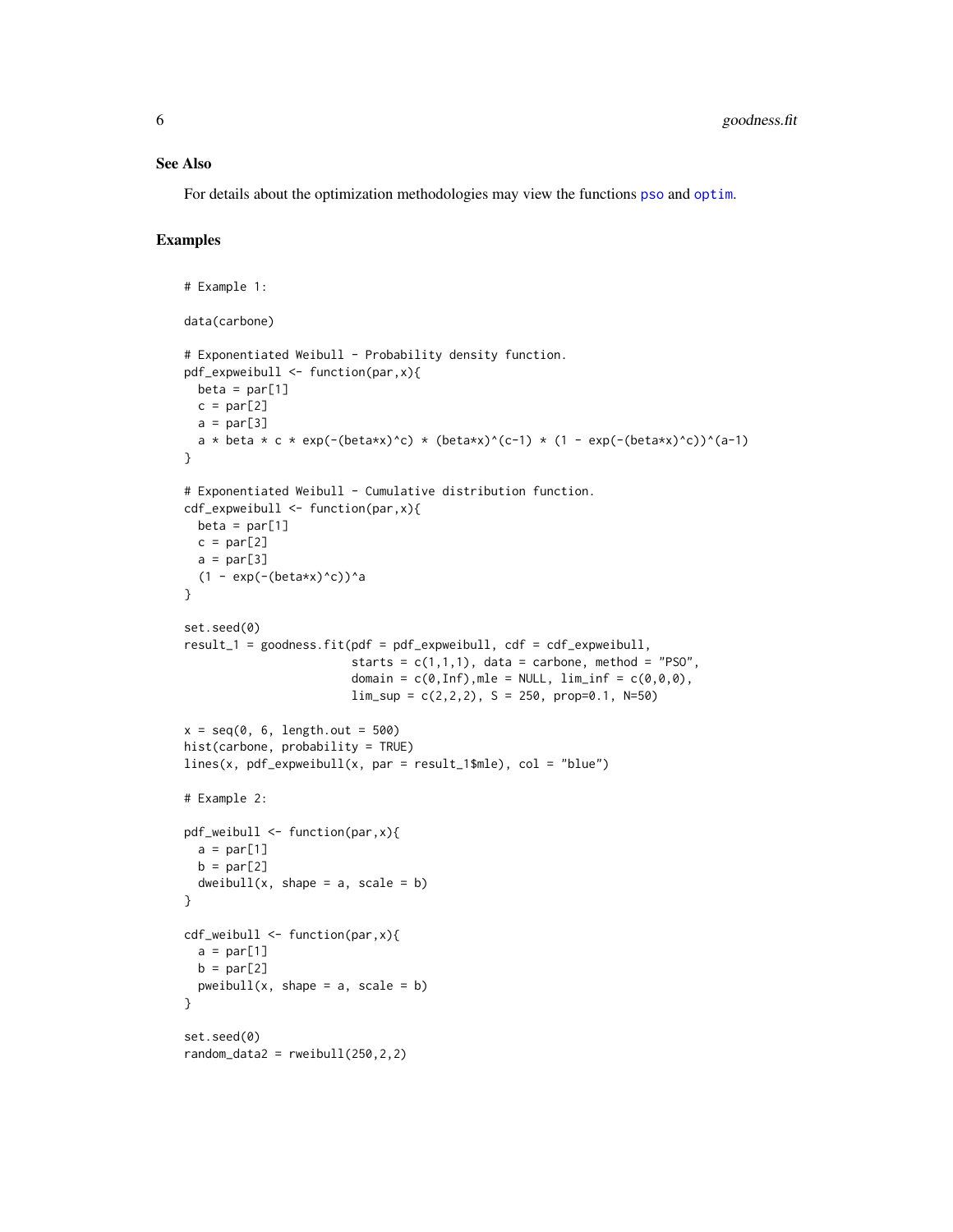```
result_2 = goodness.fit(pdf = pdf_weibull, cdf = cdf_weibull, starts = c(1,1), data = random_data2,method = "PSO", domain = c(\theta, \text{Inf}), mle = NULL, lim_inf = c(\theta, \theta), lim_sup = c(1\theta, 1\theta),
              N = 100, S = 250x = seq(0, ceiling(max(range\_data2)), length.out = 500)hist(random_data2, probability = TRUE)
lines(x, pdf_weibull(par = result_2$mle, x), col = "blue")# TO RUN THE CODE BELOW, UNCOMMENT THE CODES.
# Example 3:
# Kumaraswamy Beta - Probability density function.
#pdf_kwbeta <- function(par,x){
# beta = par[1]
# a = par[2]
# alpha = par[3]
# b = par[4]# (a*b*x^(alpha-1)*(1-x)^(beta-1)*(pbeta(x,alpha,beta))^(a-1)*
# (1-pbeta(x,alpha,beta)^a)^(b-1))/beta(alpha,beta)
#}
# Kumaraswamy Beta - Cumulative distribution function.
#cdf_kwbeta <- function(par,x){
# beta = par[1]
# a = par[2]# alpha = par[3]
# b = par[4]
# 1 - (1 - \text{pbeta}(x, \text{alpha}, \text{beta}, \text{beta})^b#}
#set.seed(0)
#random_data3 = rbeta(150,2,2.2)
#system.time(goodness.fit(pdf = pdf_kwbeta, cdf = cdf_kwbeta, starts = c(1,1,1,1),
# data = random_data3, method = "PSO", domain = c(\emptyset,1), \lim_{n \to \infty} \text{inf} = c(\emptyset, \emptyset, \emptyset, \emptyset),
# \text{lim\_sup} = c(10,10,10,10), S = 200, prop = 0.1, N = 40))
```
<span id="page-6-1"></span>pso *Adequacy of models*

#### **Description**

In computer science, the PSO is a computational method for optimization of parametric and multiparametric functions. The PSO algorithm is a meta-heuristic method, which has been providing good solutions for problems of global optimization functions with box-constrained. As in most heuristic methods that are inspired by biological phenomena, the PSO method is inspired by the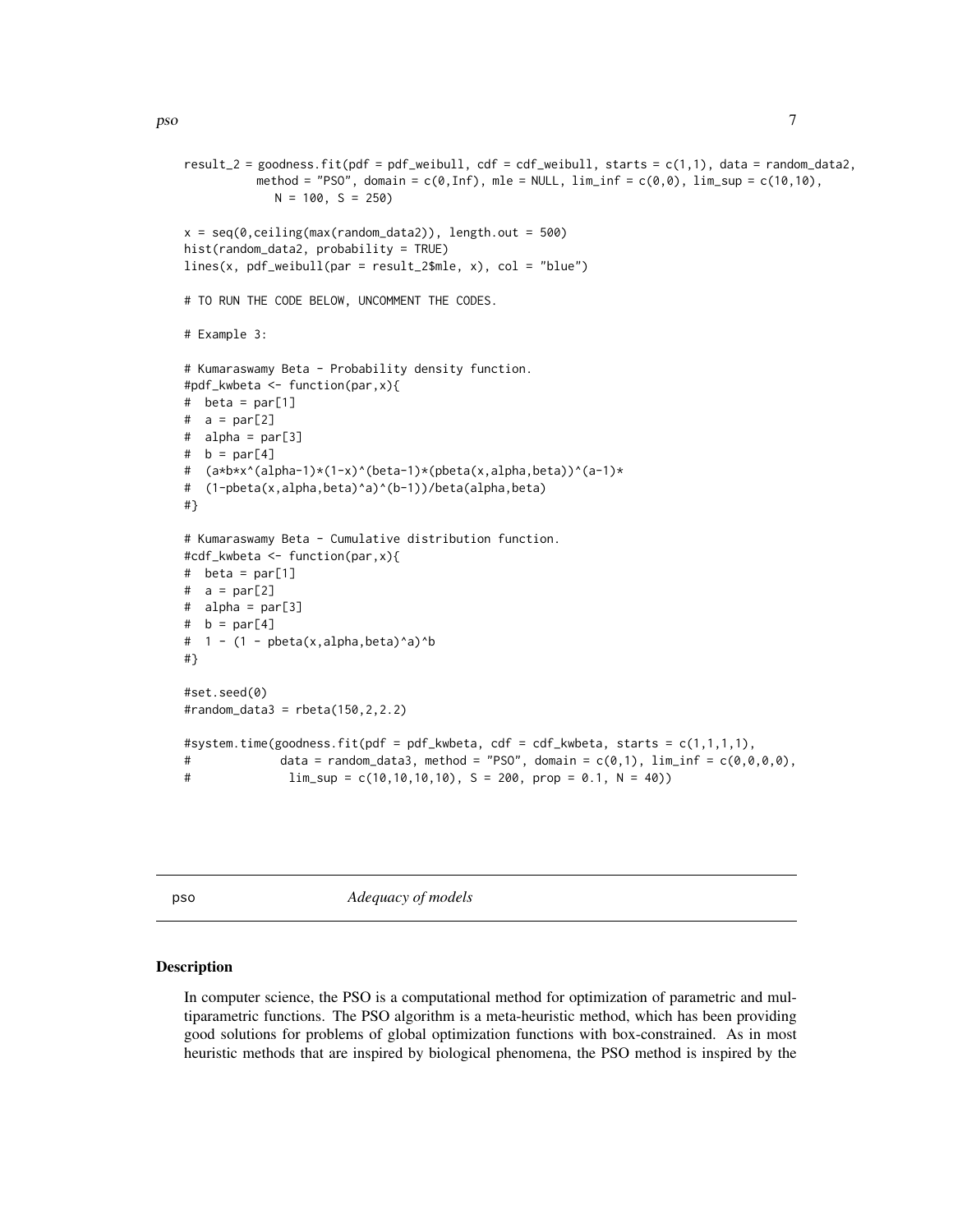behavior of flying birds. The philosophical idea of the PSO algorithm is based on the collective behavior of birds (particle) in search of food (point of global optimal).

The pso function is an efficient function for global minimization, wherein it is not necessary to provide Initial kicks. This is the function for general purpose optimization.

#### Usage

pso(func, S = 350, lim\_inf, lim\_sup, e = 0.0001, data = NULL, N = 500, prop = 0.2)

#### Arguments

| func    | Objective function, <i>i.e.</i> , function to be minimized;                                                                                                                                                                                                                                                       |
|---------|-------------------------------------------------------------------------------------------------------------------------------------------------------------------------------------------------------------------------------------------------------------------------------------------------------------------|
| S       | Particle number considered. By default, $S = 350$ ;                                                                                                                                                                                                                                                               |
| lim_inf | Vector with the lower limit of the search for the parameters of the objective<br>function that will be minimized;                                                                                                                                                                                                 |
| lim_sup | Vector with the upper limits of search for the parameters of the objective func-<br>tion that will be minimized;                                                                                                                                                                                                  |
| e       | Stop value of the algorithm, i.e., if the variance of the last 20 minimum values is<br>less than or equal to e, the algorithm will converge to the global minimum. By<br>default, $e = 0.0001$ ;                                                                                                                  |
| data    | Vector of data provided in the event of function to be minimized (passed as<br>an argument for func) involve some data set. An example of a function that<br>you should inform a data set is when we want to minimize the log-likelihood<br>function multiplied by -1 (-log-likelihood). By defatul, data = NULL; |
| N       | Minimum number of iterations. By default, $N = 500$ ;                                                                                                                                                                                                                                                             |
| prop    | Proportion of last minimum value that is calculated variance used as a stopping<br>criterion. That is, if the number of iterations is greater or equal to the minimum<br>number of iterations N, calculate the variance of the last values of minimum<br>obtained, wherein $0 \leq p$ prop $\leq 1$ .             |

#### Details

The PSO optimizes a problem by having a population of candidate solutions and moving these particles around in the search-space according to simple mathematical formulae over the particle's position and velocity. The movement of the particles in the search space is randomized. Each iteration of the PSO algorithm, there is a leader particle, which is the particle that minimizes the objective function in the corresponding iteration. The remaining particles arranged in the search region will follow the leader particle randomly and sweep the area around this leading particle. In this local search process, another particle may become the new leader particle and the other particles will follow the new leader randomly. Each particle arranged in the search region has a velocity vector and position vector and its movement in the search region is given by changes in these vectors.

As a stopping criterion is considered the variance of the last 20 minimum values estimated by the algorithm. If this variance is less or equal the e the algorithm will stop providing the global minimum value. This is a conditional criterion, which will only be evaluated if the number of iterations is greater than or equal to the minimum number of iterations set to N.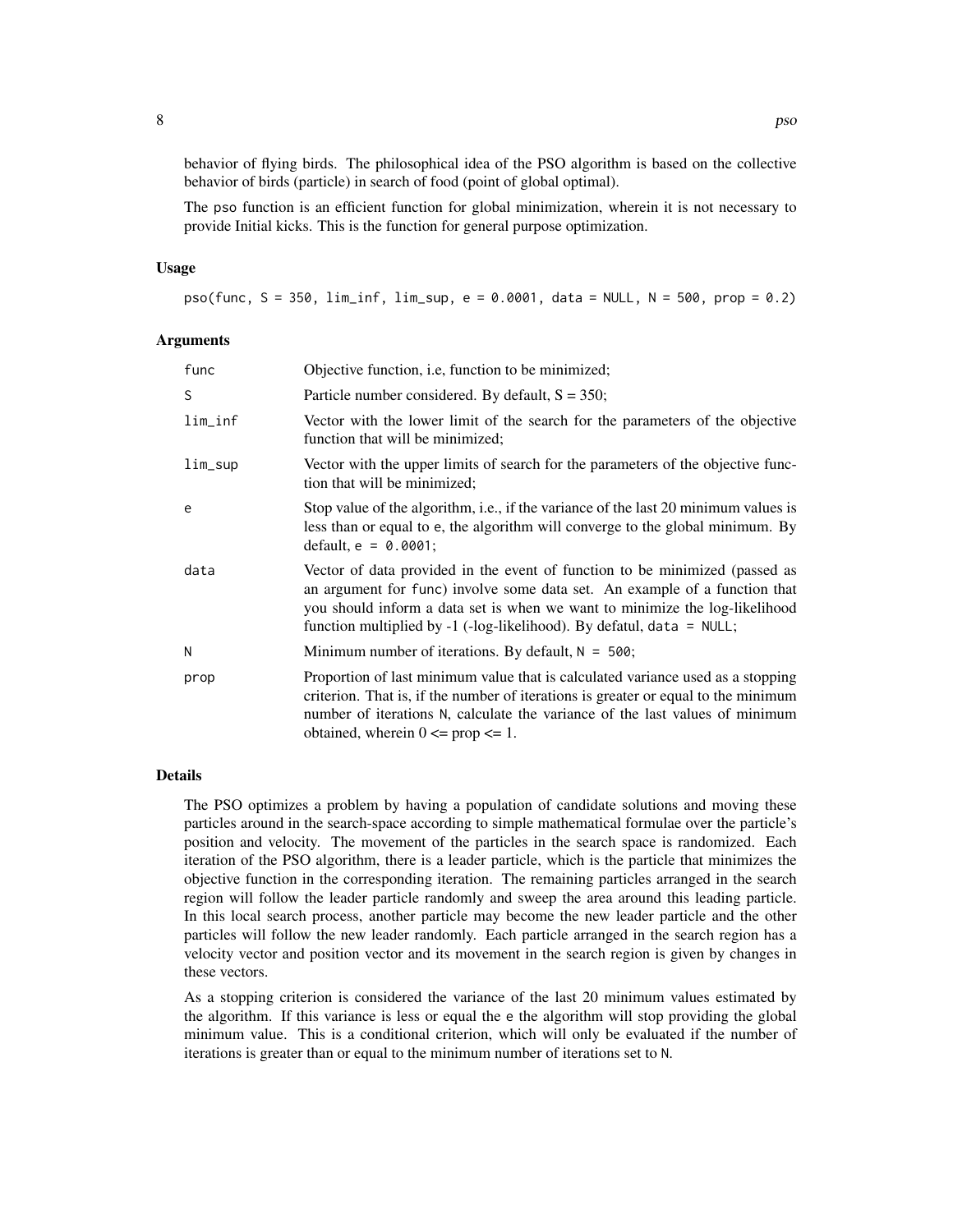pso 99

The amount of minimum values considered in the calculation of the variance is given by the proportion of minimum values established by the argument prop which by default is prop  $= 0.2$ . That is, if the last  $20\%$  (prop = 0.2) of the minimum values has less variance than or equal to e, the algorithm will stop global search, indicating convergence according to the established criteria. This indicates that there was no significant improvements in this proportion of last iterations.

#### Value

| par_pso | Global minimum point; |
|---------|-----------------------|
| f_pso   | Global minimum value. |

#### Note

In other versions of the package, the paper with more details that complement the documentation of this function will be provided in the above references and this note will be undone.

#### Author(s)

Pedro Rafael Diniz Marinho <pedro.rafael.marinho@gmail.com>

#### References

Beni G, Wang J (1993). Swarm intelligence in cellular robotic systems. pp. 703-712.

Eberhart RC, Kennedy J (1995). A new optimizer using particle swarm theory. In Proceedings of the sixth international symposium on micro machine and human science, volume 1, pp. 39-43. New York, NY.

Kennedy J, Kennedy JF, Eberhart RC, Shi Y (2001). Swarm intelligence. Morgan Kaufmann.

Shi Y, Eberhart R (1998). A modified particle swarm optimizer. In Evolutionary Computation Proceedings, 1998. IEEE World Congress on Computational Intelligence., The 1998 IEEE International Conference on, pp. 69-73. IEEE.

### Examples

```
# The objective functions below are rather difficult to be optimized.
# However, the function pso has great results.
# Example 1 (Easom function):
easom_function <- function(par,x){
  x1 = par[1]x2 = par[2]-cos(x1)*cos(x2)*exp(-(x1-pi)^2 + (x2-pi)^2))}
set.seed(0)
result_1 = pso(func = easom_function, S = 500, \lim_{n \to \infty} \inf = c(-10,-10), \lim_{n \to \infty} \sup = c(10,10),
                e = 0.00001result_1$par
```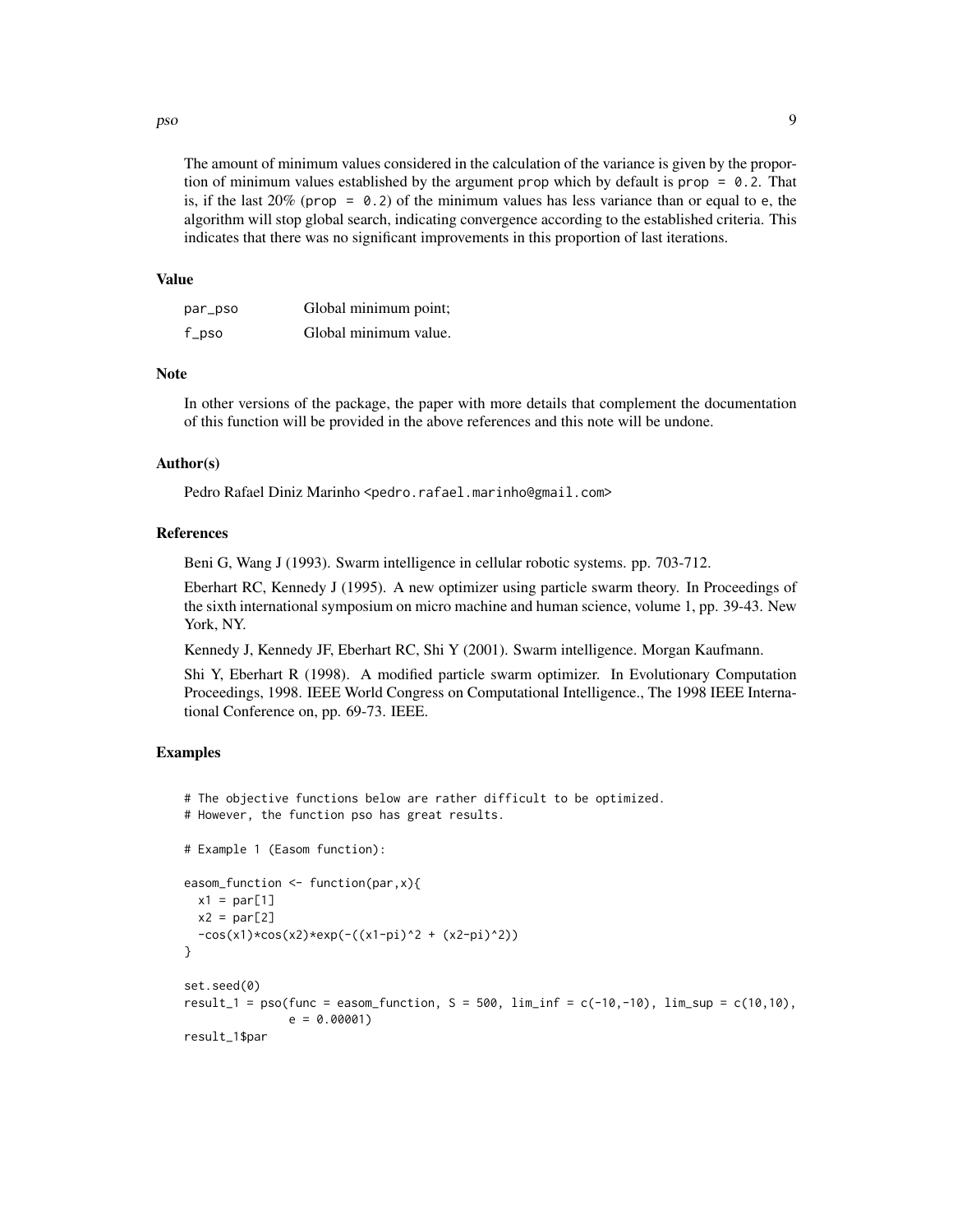```
# Example 2 (Holder table function):
holder <- function(par,x){
 x1 = par[1]x2 = par[2]-abs(sin(x1)*cos(x2) * exp(abs(1 - sqrt(x1^2+x2^2)/pi)))}
set.seed(0)
result_2 = pso(func = holder, S = 700, \liminf = c(-10,-10), \limsup = c(10,10),
               e = 0.00001, N=500result_2$par
# Example 3:
f_pso <- function(par,x){
  theta = par[1]-(6 + \theta + 2 \times \sin(14 \times \theta))}
set.seed(0)
result_3 <- pso(func = f_pso, S = 500, lim_inf = c(-2.5), lim_sup = c(2.5), e = 0.0001)
result_3$par
# TO RUN THE CODE BELOW, UNCOMMENT THE CODES.
# Example 4 (maximizing a function of the log-likelihood function):
# pdf_exp <- function(par,x){
# lambda = par[1]
# lambda*exp(-lambda*x)
#}
# -log-likelihood function of the exponential distribution.
#likelihood <- function(par,x){
# lambda = par[1]
# -sum(log(pdf_exp(par,x)))
#}
#set.seed(0)
#random_data1 = resp(500, 1)#result_1 = pso(func = likelihood, S = 250, lim_inf = c(0), lim_sup = c(100), e = 0.0001,
# data = random_data1, N = 50, prop = 0.2)
#x = seq(0, ceiling(max(range\_data1)), length.out = 500)#hist(random_data1, probability = TRUE)
#lines(x, pdf_exp(par = result_1$par, x), col = "blue")
# Example 5 (maximizing a function of the log-likelihood function):
# Probability density function (Weibull)
#pdf_weibull <- function(par,x){
# a = par[1]
```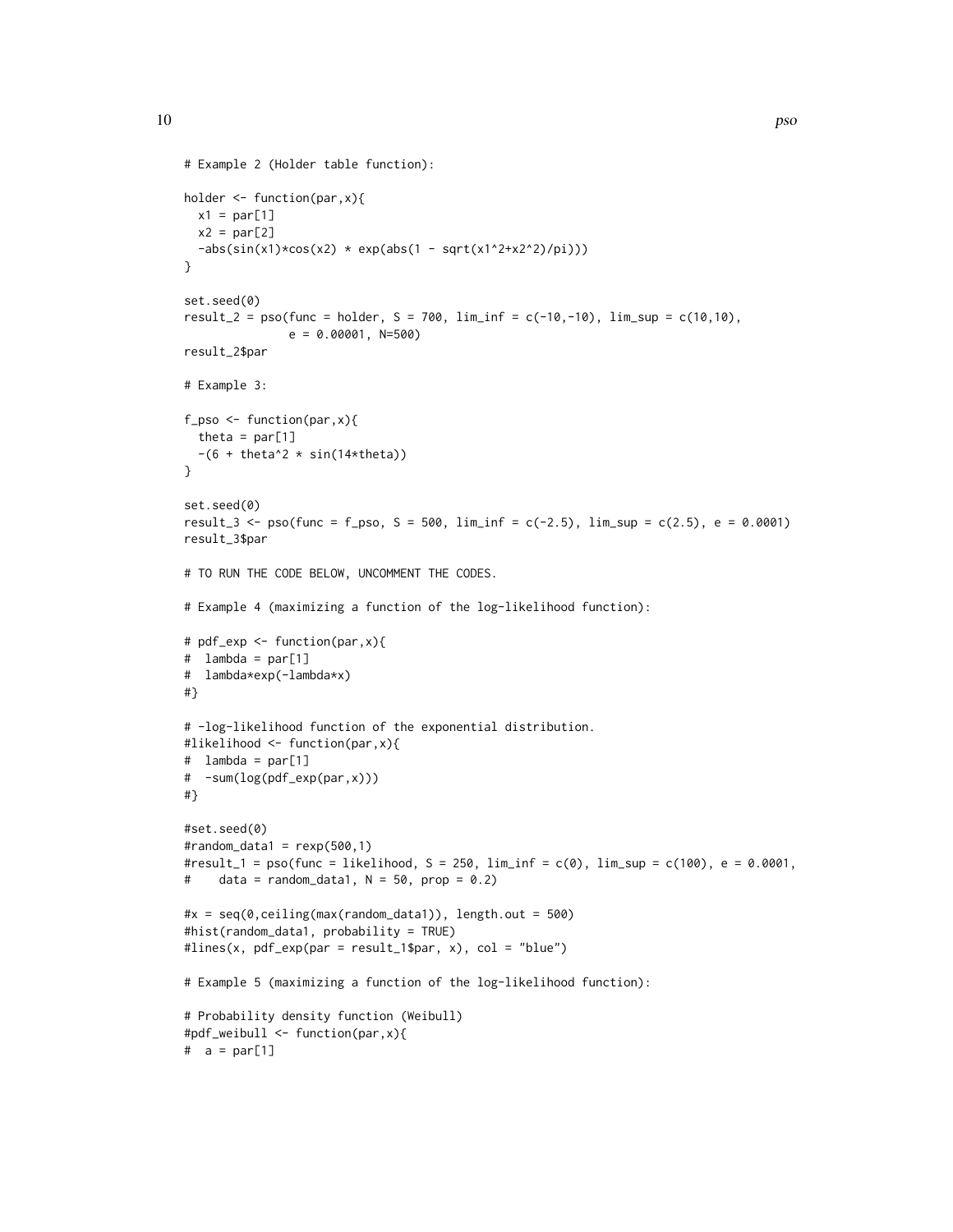```
# b = par[2]
# dweibull(x,shape=a,scale=b)
#}
# -log-likelihood function of the Weibull distribution.
#likelihood <- function(par,x){
# -sum(log(pdf_weibull(par,x)))
#}
#set.seed(0)
#random_data2 = rweibull(250, 2, 2)#result_2 = pso(func = likelihood, S = 250, lim_inf = c(0,0), lim_sup = c(10,10), e = 0.0001,
# data = random_data2, N = 50, prop = 0.2)
#x = seq(0, ceiling(max(range\_data2)), length.out = 500)#hist(random_data2, probability = TRUE, ylim = c(\theta, \theta.5))
#lines(x, pdf_weibull(par = result_2$par, x), col = "blue")
```
#### TTT *TTT function*

#### Description

There are several behaviors that the failure rate function of a random variable T can take. In this context, the graph of total test time (TTT curve) proposed by Aarset (1987) may be used for obtaining empirical behavior of the function failure rate.

#### Usage

TTT(x, lwd = 2, lty = 2, col = "black",  $grid = TRUE,...)$ 

#### Arguments

| $\times$  | Data vector:                                                                                                                                                                                         |
|-----------|------------------------------------------------------------------------------------------------------------------------------------------------------------------------------------------------------|
| lwd       | Thickness of the TTT curve. The argument 1wd must be a nonnegative real<br>number;                                                                                                                   |
| lty       | The argument 1ty modifies the style of the diagonal line chart TTT. Possible<br>values are: 0 [blank], 1 [solid (default)], 2 [dashed], three [dotted], 4 [dotdash],<br>$5$ [longdash], 6 [twodash]; |
| col       | Color used in the TTT curve;                                                                                                                                                                         |
| grid      | If $grid = FALSE graphic appears without the grid;$                                                                                                                                                  |
| $\ddotsc$ | Other arguments passed by the user and available for the function plot. More<br>details in par.                                                                                                      |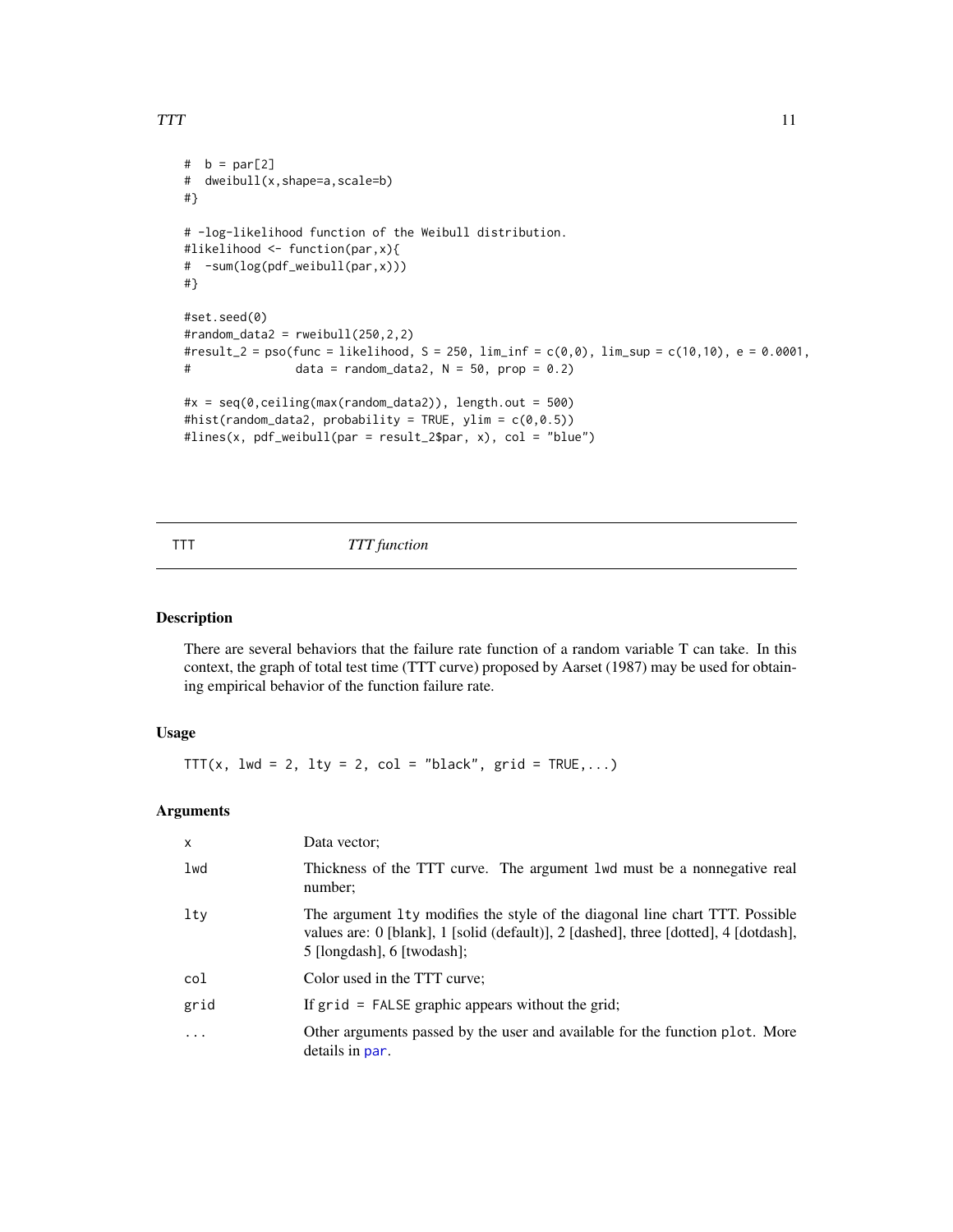## Note

The graphic TTT may have various forms. Aarset (1987) showed that if the curve approaches a straight diagonal function constant failure rate is adequate. When the curve is convex or concave the failure rate function is monotonically increasing or decescente respectively is adequate. If the failure rate function is convex and concave, the failure rate function in format  $U$  is adequate, otherwise the failure rate function unimodal is more appropriate.

The TTT curve is constructed by values  $r/n$  and  $G(r/n)$ , wherein

$$
G(r/n) = \frac{\left[\sum_{i=1}^{r} T_{i:n} + (n-r)T_{r:n}\right]}{\sum_{i=1}^{n} T_{i:n}}, r = 1, \dots, n, T_{1:n} = 1, \dots, n.
$$

#### Author(s)

Pedro Rafael Diniz Marinho (pedro.rafael.marinho@gmail.com);

Marcelo Bourguignon (m.p.bourguignon@gmail.com).

#### References

Aarset, M. V. (1987). How to identify bathtub hazard rate. IEEE Transactions Reliability, 36, 106-108.

#### Examples

```
data(carbone)
TTT(carbone, col = "red", lwd = 2.5, grid = TRUE, lty = 2)
```